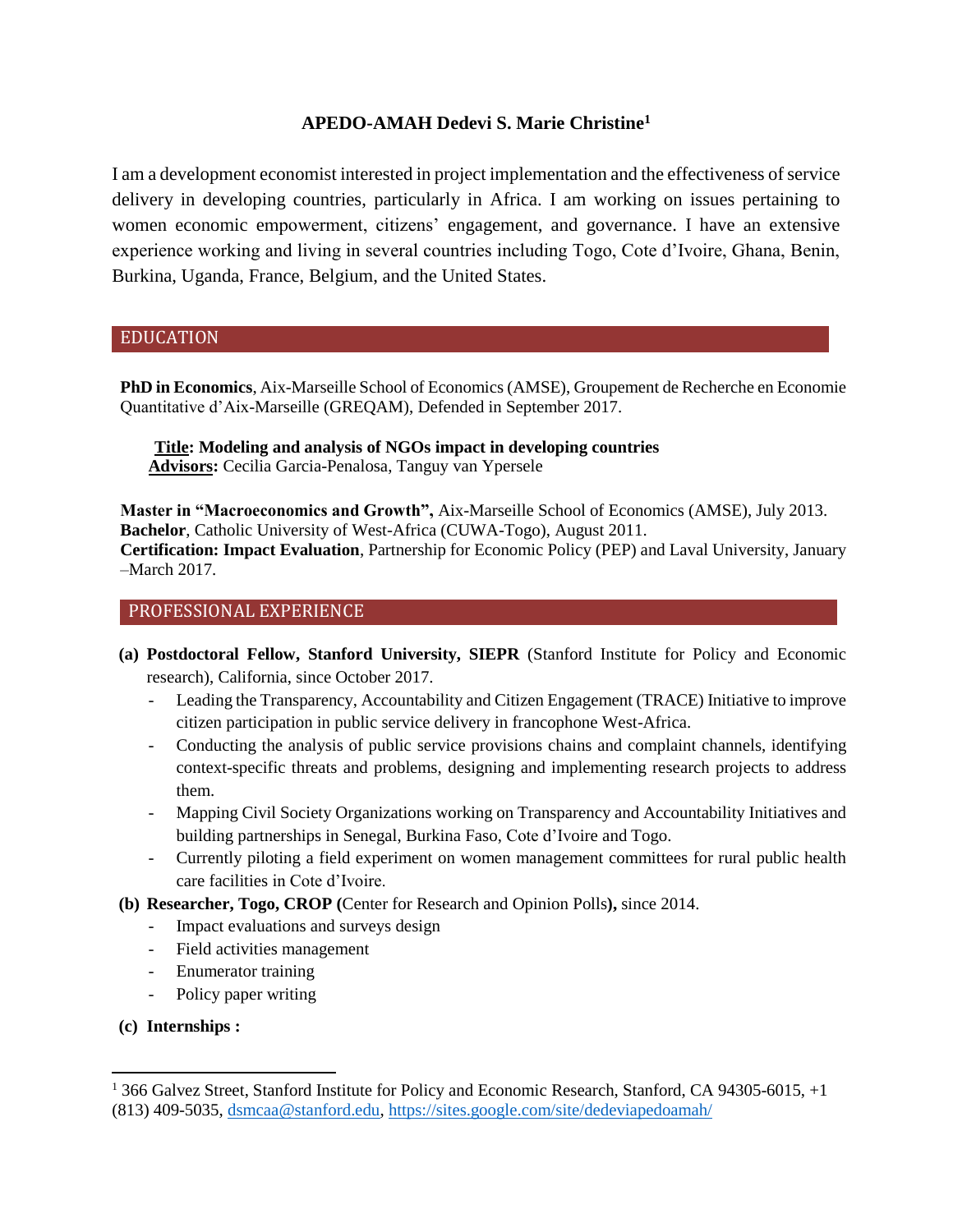- **Research Intern, University of Namur, Belgium,** supervised by Gani Aldashev**,** Center of Research in the Economics of Development (CRED), on "Public goods provision in fragile countries", January-May 2015.
- **CARE International, Cote d'Ivoire, (**July-August 2012): Internship at CARE International (Côte d'Ivoire) on "The synergy of two initiatives -"Saving and credits groupings", and "Peace Committees" – for long lasting impact and sustainable development".
	- Initiated the monitoring and evaluation of "Saving and credits groupings", and "Peace Committees (data collection, interviews, and reports).
	- Designed a new initiative combining the two projects to improve their sustainability.
	- Organized CARE Workshop on initiatives for Cocoa producers with local NGOs and International donors.
	- Designed project for improving the livelihood of cocoa producers and increase their production.
	- Led fundraising activities: grant and proposal writing, partnerships negotiations.

 **Banque Togolaise pour le Commerce et l'Industrie, Togo (**September-October 2010): Internship at the customer service of the "Banque Togolaise pour le Commerce l'Industrie" in Lomé.

- Consumer products management: checks, small accounts, loan applications
- Teller

# ACADEMIC EXPERIENCE

## **(a) Research**

## **Research Interests:**

I am interested in development economics, more specifically, on how the institutional (formal and informal) environment affects behaviors and economic outcomes for the poor. My research emphasizes on development projects and women empowerment. The contribution of my work is theoretical and empirical, and my approach is micro or macro depending on the question.

## **Working papers:**

- Transparency, Participation and Citizen Engagement in Africa: what we know, and all that we still ignore. (March 2018)
- Gender, information and the efficiency of households' productive decisions: An experiment in rural Togo. (July 2017)
- Insurance in development projects: the effect of the legal structure of implementers, July 2018.
- Growth enhancing foreign intervention in developing countries: Government versus NGO provision of public goods. (June 2015)
- Infrastructure, NGOs and growth: does the presence of NGOs matter for economic growth? (Master Thesis, July 2013)

# **Experience in fieldwork**

- **Field experiment on the productive decision-making in agricultural households in rural Togo,** *in collaboration with Habiba Djebbari and Roberta Ziparo, funded by Aix-Marseille University.* November 2015-October 2016.

• Conducted scoping, project design, fieldwork planning, and implementation.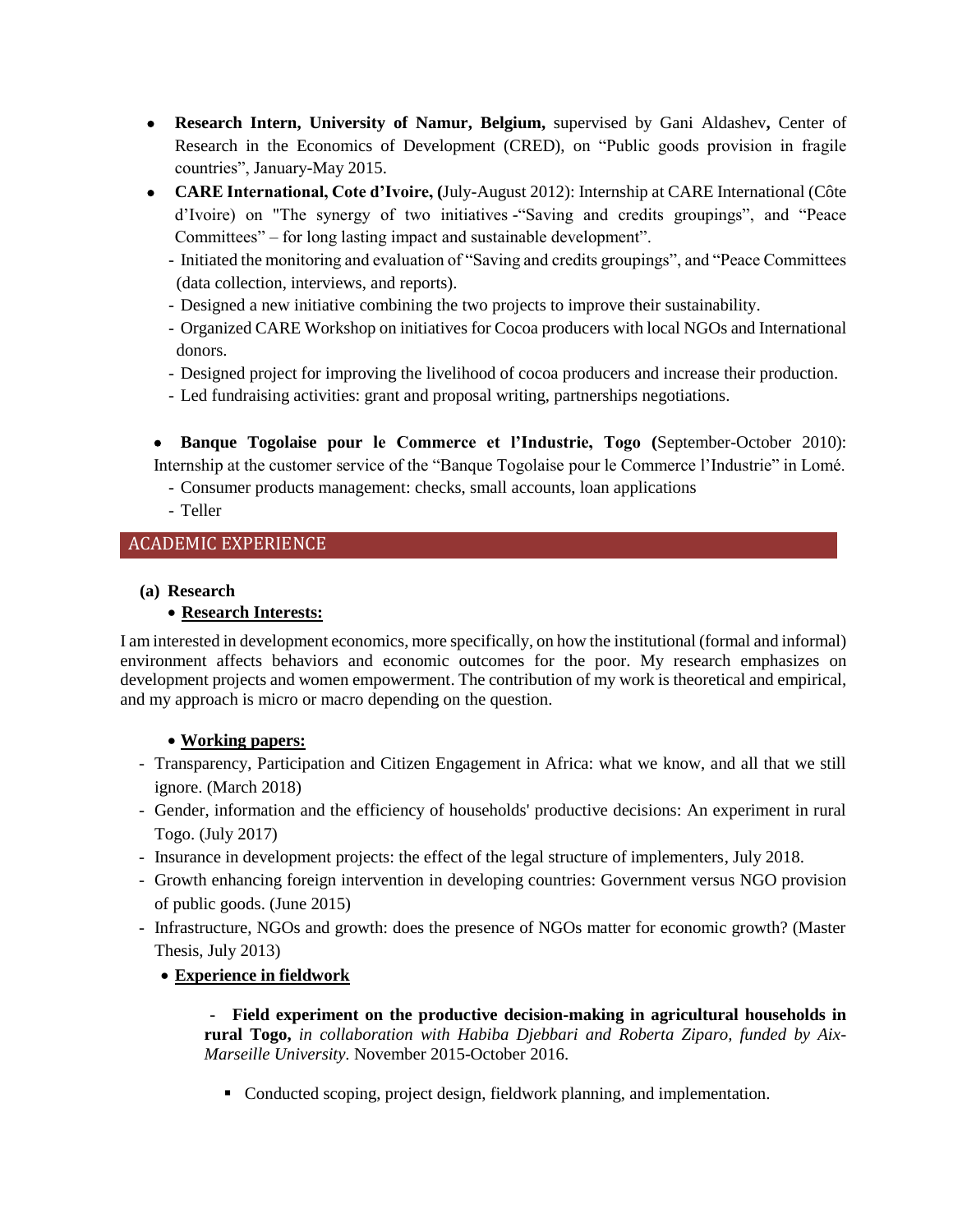- Negotiated partnerships with the semi-public national cotton production management company NSCT.
- Designed survey tools
- Trained enumerators for the two rounds of implementation
- Led experiment implementation and managed field activities
- Conducted data management and analysis

### - **Transparency and accountability in Healthcare in 13 regions of Cote d'Ivoire,** since October 2017**.**

- Conducted scoping, project design, fieldwork planning, and implementation
- Negotiated partnerships with community healthcare administration, traditional authorities, and Performance-Based Financing administration in Cote d'Ivoire.
- Designed survey tools
- Leading experiment implementation

### **(b) Conferences, Seminars, workshop**

- The Hewlett Foundation Grantee Convening on Transparency and Accountability Initiatives, Kampala, Uganda. May 2018.
- Africa table, Center for African Studies, Stanford University, California, USA. May 2018.
- Symposium for Economic Experiments in Developing Countries (SEEDEC 2018), Wageningen University, the Netherlands, (Chair, presenter). April 2018.
- The Center for the Study of African Economies (CSAE) International conference, University of Oxford, Parallel Session 83, (Chair, discussant, presenter). March 2018.
- Aix-Marseille School of Economics PhD seminar, Aix Marseille University, France. November 2013, September 2014, May 2016.
- The 6th NGO, Development and Globalization seminar, NGO Network, Paris School of Economics, France. September 2014.
- CRED Workshop, University of Namur, Belgium. May 2015.
- **(c) Teaching:**
	- Teaching Assistant, **Microeconomics**, undergraduate level (freshman year), Aix-Marseille University, (2014-2015, 2016-2017).
	- Teaching Assistant, **Institutions and development**, undergraduate level (senior year), Aix-Marseille University, (2016 -2017).

## HONORSHIP AND AWARDS

(a)**Research Grant:** Ecole Doctorale Aix-Marseille University and GREQAM, **10 970 Euros**, (2015).

**Project**: Field experiment on the productive decision-making in agricultural households in rural Togo.

(b) **PhD scholarship**: Aix-Marseille School of Economics, (2013-2016).

### COMPUTER SKILLS AND LANGUAGE

(a) **Scientific software**: Stata, CSpro, LaTeX, RATS for econometrics, Macsim software of